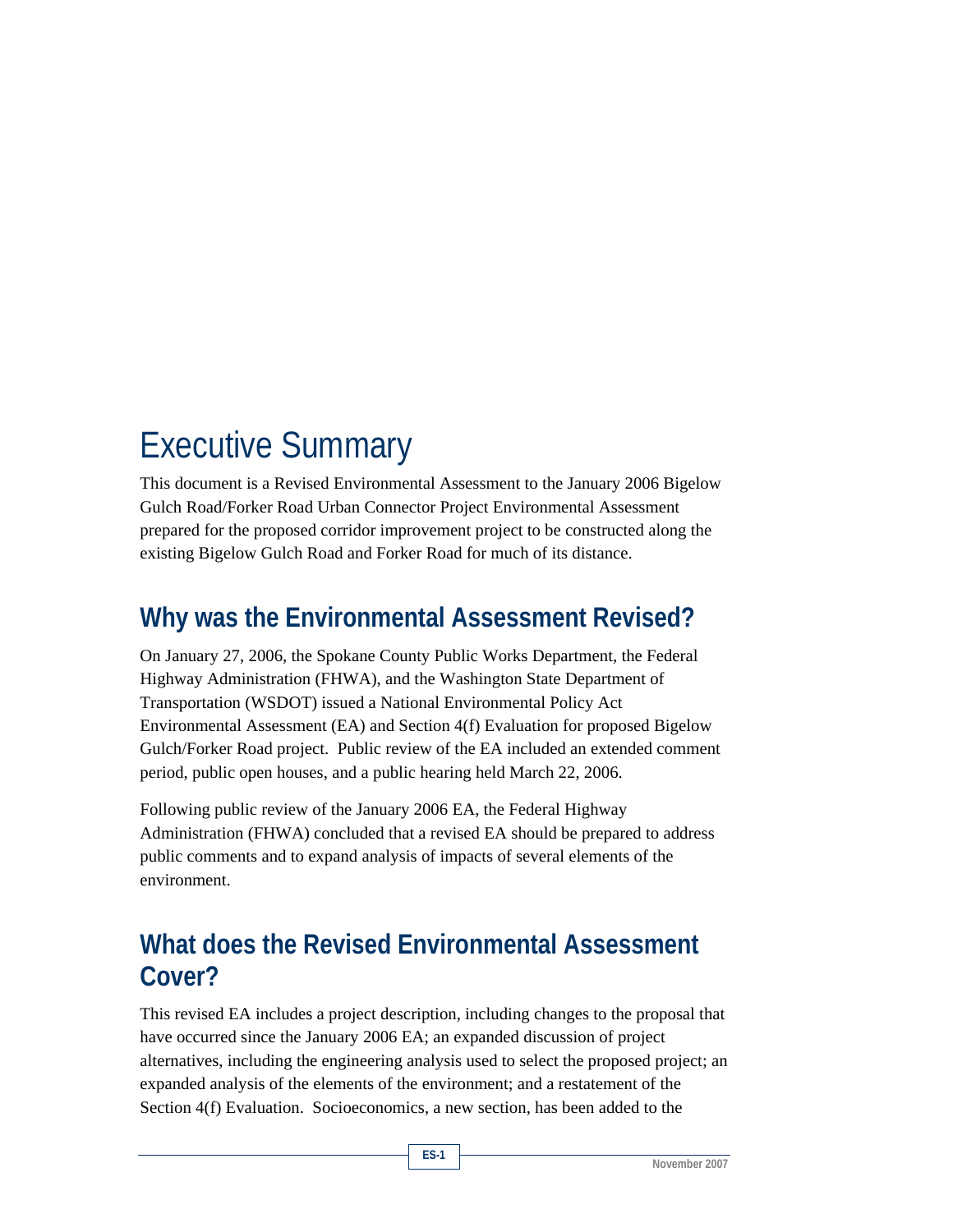analysis. Appendices present the distribution list, mitigation commitments, public comments and responses, a discussion of farmlands, and an addendum to the cultural resources report previously provided as an appendix to the January 2006 EA.

This revised EA and the January 2006 EA are available at the Spokane County Public Works' website at:

http://www.spokanecounty.org/engineer/bigelowgulchforkerconnector.asp.

#### **Project Benefits**

The Bigelow Gulch Road/Forker Road is a history of high collision rates, substandard roadway conditions, and a declining vehicle capacity. The proposed project would result in a number of benefits including:

- **Improved safety for vehicles, pedestrian, and bicycle users in the corridor;**
- Reduced number of head-on vehicle collisions;
- Improved travel times and reduced congestion during peak hours;
- **Improved freight mobility;**
- Reduced pollutant loading from the roadway as a result of stormwater treatment and detention;
- Improved air quality from reduced numbers of idling vehicles at intersections; and
- **Increased capacity to temporarily handle the future traffic from the first phase of** the North Spokane Corridor.

#### **Where is the Bigelow Gulch Urban Connector located?**

The Bigelow Gulch Urban Connector Project is located in Spokane County, Washington. The project would extend from the eastern edge of the City of Spokane, through unincorporated Spokane County, and continue east to the northern boundary of the City of Spokane Valley in the Sullivan Road and Wellesley Avenue vicinity.

## **What is the Bigelow Gulch Urban Connector Project?**

The Bigelow Gulch Urban Connector project (Figure ES-1) includes the following basic elements:

 From Havana Street to the intersection of Forker Road and Progress Road (approximately 7.4 miles) the new roadway would be a rural-type, four-lane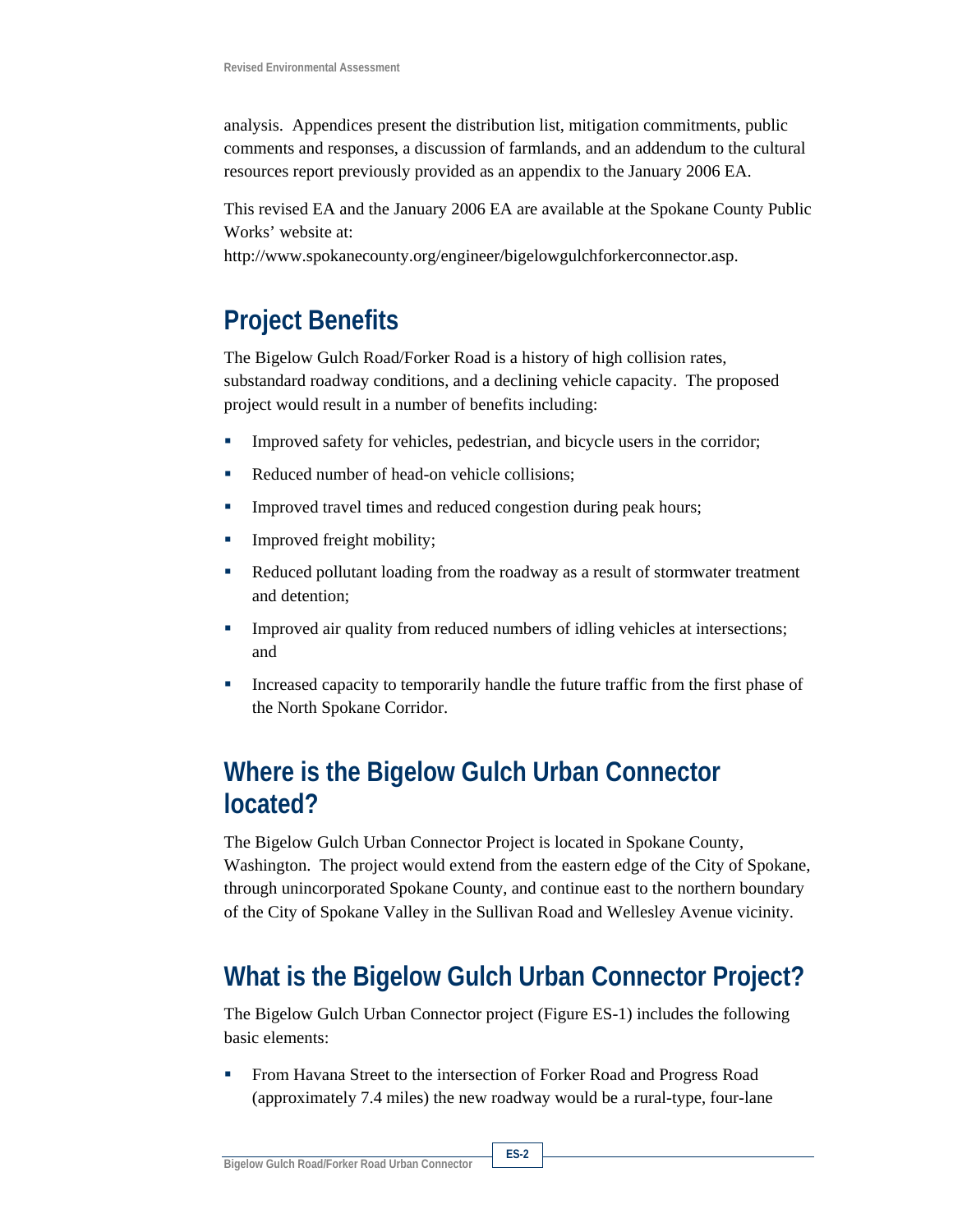roadway with alternating gravel median and two-way left-turn pockets and paved shoulders;

- **From the Forker Road/Progress Road intersection to Wellesley Avenue** (approximately 0.8 mile), the new roadway would be an urban-type four-lane roadway with two-way turn pockets, bicycle lanes, swales, and sidewalks;
- A 0.14-mile portion of the right-of-way from west of Jensen Road to just west of Argonne Road would be reduced in width from 120 to 80 feet and shifted slightly south to avoid the historic Karl Paulson Farmstead on Bigelow Gulch Road; and
- An undercrossing from Forker Road would merge with the East Bigelow Gulch Road eastbound traffic about 500 feet east of the proposed East Bigelow Gulch Road/N Forker Road intersection.

Other improvements will include new traffic signals and stormwater detention and water quality treatment facilities. A detailed description of the proposed project is presented in Chapter 2.

## **Why is this project being built?**

The Bigelow Gulch Urban Connector project is intended to increase capacity, improve the transportation system linkage, improve roadway safety, and to accommodate existing and future freight linkages between areas north of Spokane (City and County) to the industrial/retail areas east of Spokane and Interstate (I)-90.

#### **When will construction begin and how long will it take?**

Construction would occur in six phases beginning in 2008 and extend through 2012. Three of the phases from Havana Street to Argonne Road would be completed in 2009, with the remaining three projects (from Argonne Road to Wellesley Avenue) completed during the 2010 to 2012 timeframe.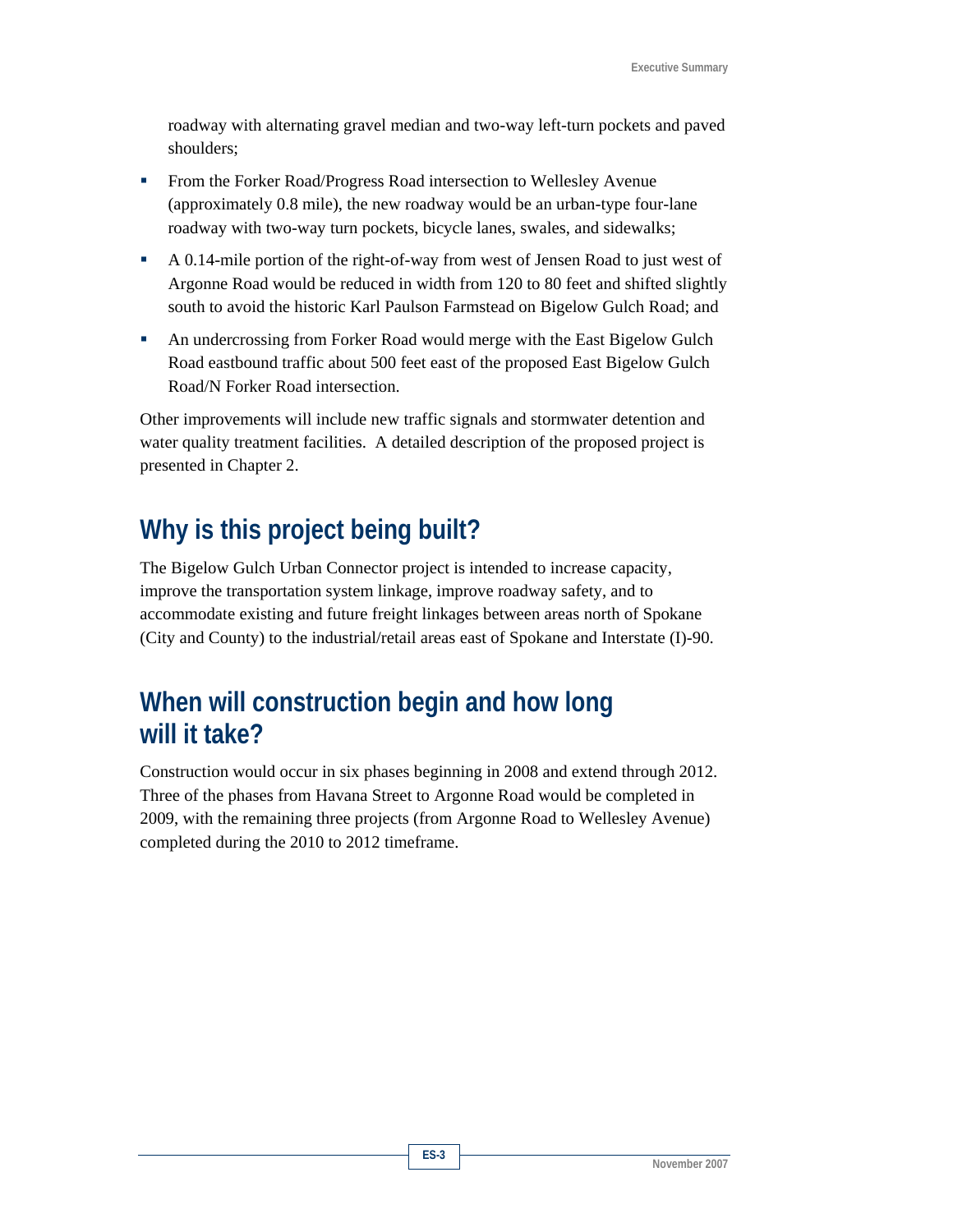

**Figure ES-1. Location of Bigelow Gulch Urban Connector Project** 

#### **What effects will the project have on the environment?**

Based on the analysis conducted for this project, the level of impact of the proposed action would vary among environmental resources. Construction would disturb soils; modify topography and local drainage patterns; and impact wetlands, streams, and wildlife habitat. The roadway would modify existing localized patterns of travel and movement of residents, increase traffic noise for some adjacent residences, displace some housing units, and affect several acres of sports fields at the East Valley Middle School. Elements of the environment are analyzed in Chapter 4. Mitigation measures would be implemented to reduce impacts. The EA document section number for each element is in bold text following each summary discussion below. Where appropriate, mitigation measures are included in the summaries.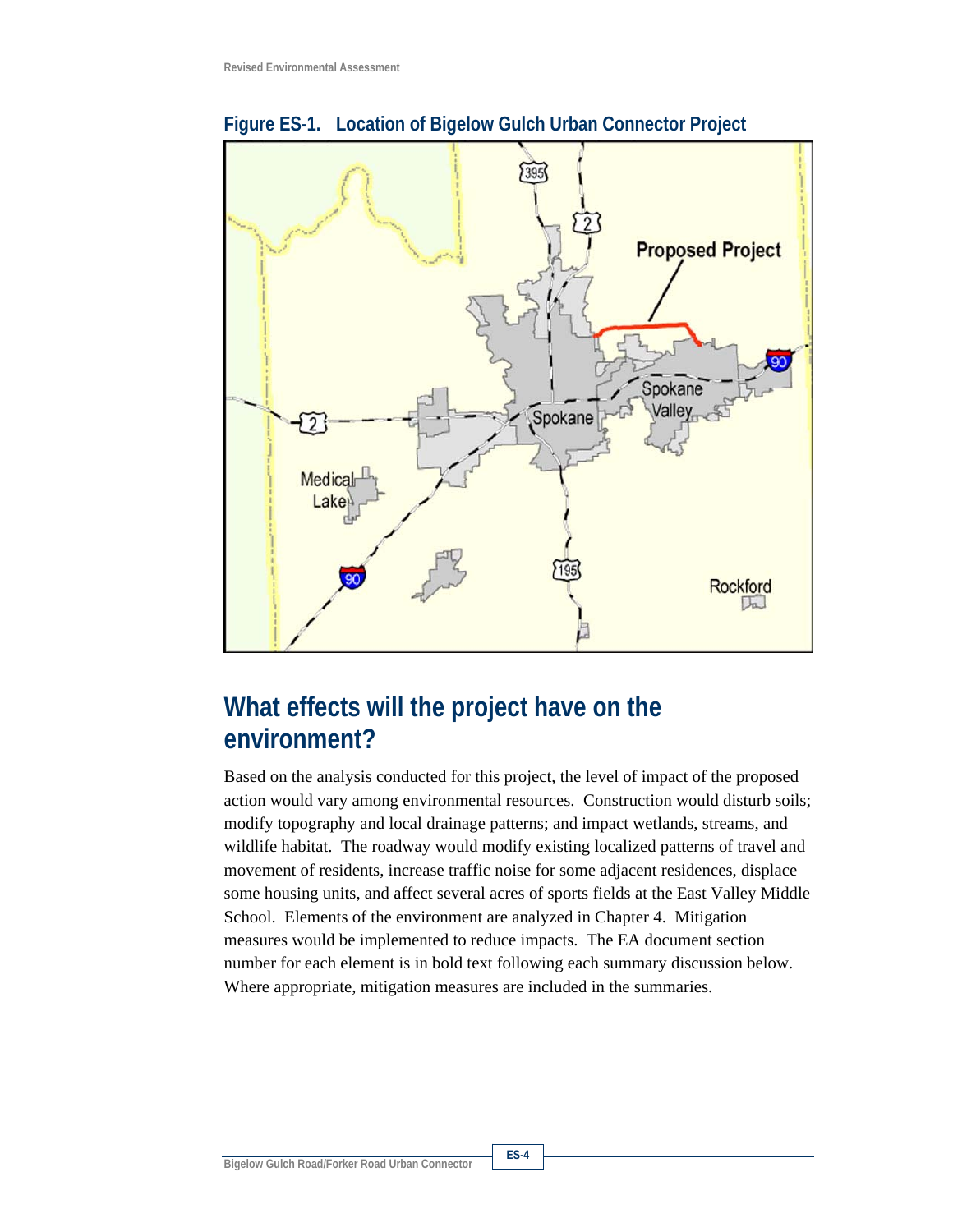## **How will the project affect the natural and physical environment?**

Geology and Soils: Construction of the proposed roadway would require earthwork. Effects on geology and soils in the project area will be managed through the implementation of a Temporary Erosion and Sediment Control plan, including construction best management practices for slope construction and protection. **Section 4.1**

Groundwater: Groundwater and water supply wells could be affected by construction of the Urban Connector. Operation of the proposed project would result in an increase in impervious surface, runoff, and pollutants. Pre- and post-construction monitoring would occur for all water supply wells located within 1,000 feet of the alignment where recommended by the geotechnical engineer or as requested by applicable property owners. An alternative water supply would be provided for wells impacted by the project. The quantity and quality of runoff would be managed through the implementation of a stormwater management program that complies with the requirements of the *Spokane County Guidelines for Stormwater Management* (Spokane County et al. 2005). **Section 4.2**

Floodplains: Construction of the proposed Urban Connector would require construction in a small portion of floodplains located at both ends of the proposed alignment. Through use of a combination of stormwater detention and conveyance, the project would meet the requirements of the Spokane County Code (SCC). **Section 4.3** 

Wetlands: The proposed Urban Connector will affect several small areas of wetlands, requiring fill of 0.71 acre of wetland. Mitigation to achieve "No Net Loss" will be provided to compensate for wetland fill based on the requirements of SCC Chapter 11.20. **Section 4.4** 

Streams: Construction of the proposed project would require the installation of culverts under road crossings and the reconstruction of stream segments as open stream channels. Impacts would primarily occur in Bigelow Gulch Creek at the western end of the project, and in Forker Creek at the eastern end of the project and would include impact to stream buffers (per Section 11.20.060 of SCC), modification to hydrologic processes of streams, and an increase of 56.9 acres of impervious surface in four subbasins. Mitigation would include the implementation of a stormwater management system per Spokane County guidelines for stormwater management (Spokane County et al. 2005) to control runoff quantity and quality in the subbasins. The stream channels supporting fish would be reconstructed following *Washington Department of Fish and Wildlife Aquatic Habitat Guidelines* (Washington Department of Fish and Wildlife 2004). **Section 4.5**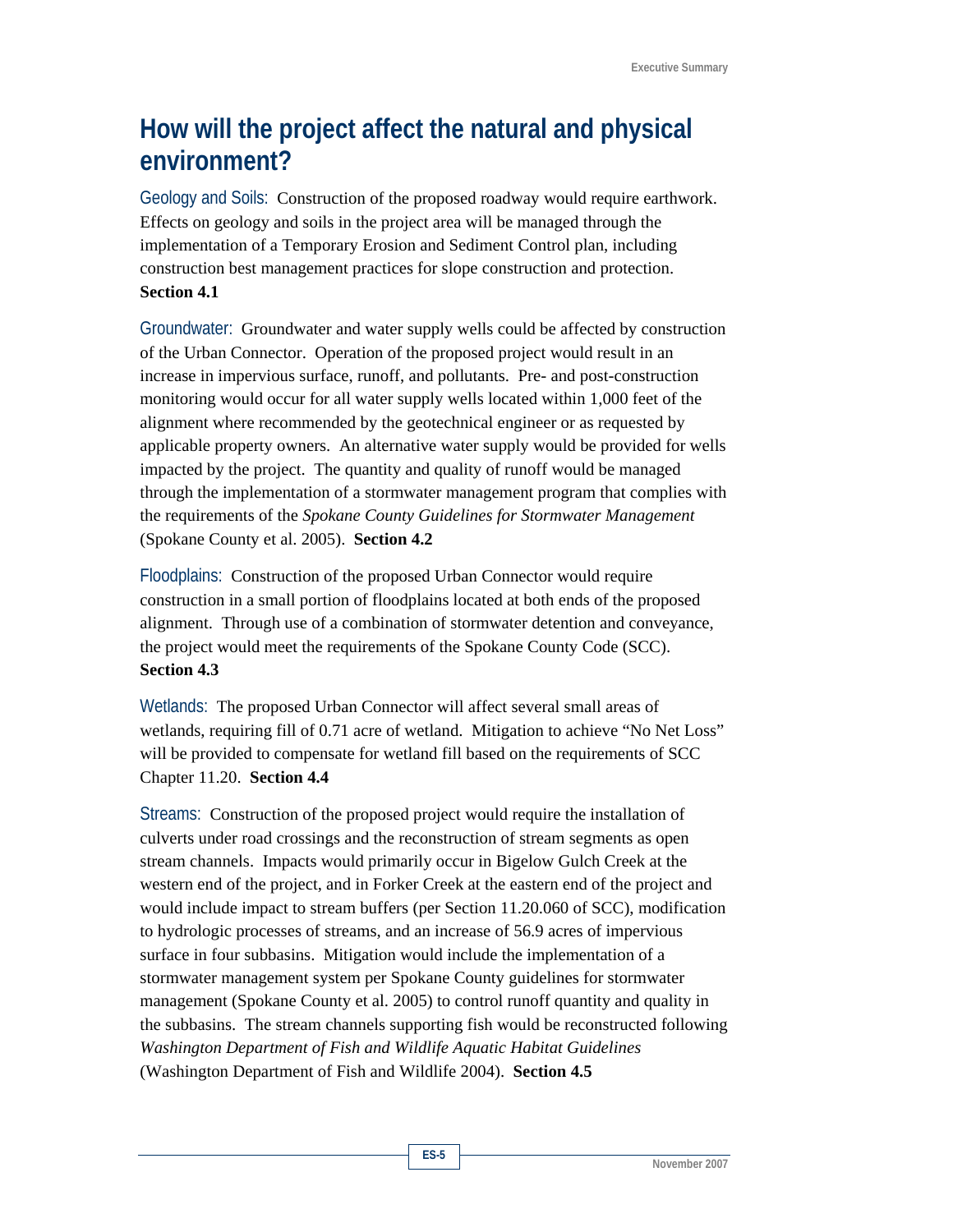Vegetation and Wildlife: The proposed project would remove 37.8 acres of forest and grass/scattered trees and shrubs, 71.6 acres of non-forested, largely agricultural fields and areas modified by development (e.g., yards, driveways, etc.), and 0.71 acre of wetland. This habitat would be converted to impervious surface and associated built features, or seeded and/or planted with shrubs (approximately 53.5 acres). Approximately 7.8 acres of old roadway would be decommissioned and existing pavement and unsuitable subgrade material removed. The areas would be regraded and planted to shrubs, trees, and grass for wildlife habitat. Approximately 6.6 acres of existing ponderosa pine forest at the west end of the proposed alignment would be designated as open space and wildlife habitat. **Section 4.6**

Land Use: The project is compatible with planning policies for the area. The project would require acquisition of several properties along the roadway corridors. Compensation would be made for property acquisition, and relocation assistance would be provided. Property acquisition would comply with the Uniform Relocation Assistance and Real Property Acquisition Policies Act of 1970 as amended and other applicable federal and state regulations. **Section 4.7** 

Environmental Justice: The proposed project would not result in any disproportionate, high, and adverse impacts to minority or low-income populations, and the project has met the requirements of Executive Order 12898 and its supporting law Title VI of the Civil Rights Act of 1964. **Section 4.8**

Transportation: Construction of the proposed project would result in temporary increase in traffic congestion during roadway construction but improved traffic flow, decreased congestion, and improved traffic safety during project operation. The proposed action would meet the peak-hour Level-of-Service standards for intersections and roadway segments. Improvements would be made at the intersection of Sullivan Road and Euclid as mitigation. **Section 4.9**

Air Quality: The project will conform to the National Ambient Air Quality Standards for the Spokane area. **Section 4.10** 

Noise: Construction of Urban Connector will increase traffic noise for adjacent residences. A total of 20 homes would be subjected to traffic noise exceeding WSDOT noise abatement criteria (where outdoor noise level exceeds 66 A-weighted decibels (dBA) or where there is a noise level increase of 10 dBA or more) in 2025. It has been determined that noise barriers do not meet WSDOT's criteria for reasonableness and feasibility. However, Spokane County will work with property owners regarding potential screening of homes where future noise levels are expected to exceed WSDOT criteria. **Section 4.11** 

Visual Quality: Construction of the Urban Connector would result in loss of natural vegetative visual screening along portions of the alignment and a change in views for residents where new roadway would be built. **Section 4.12**